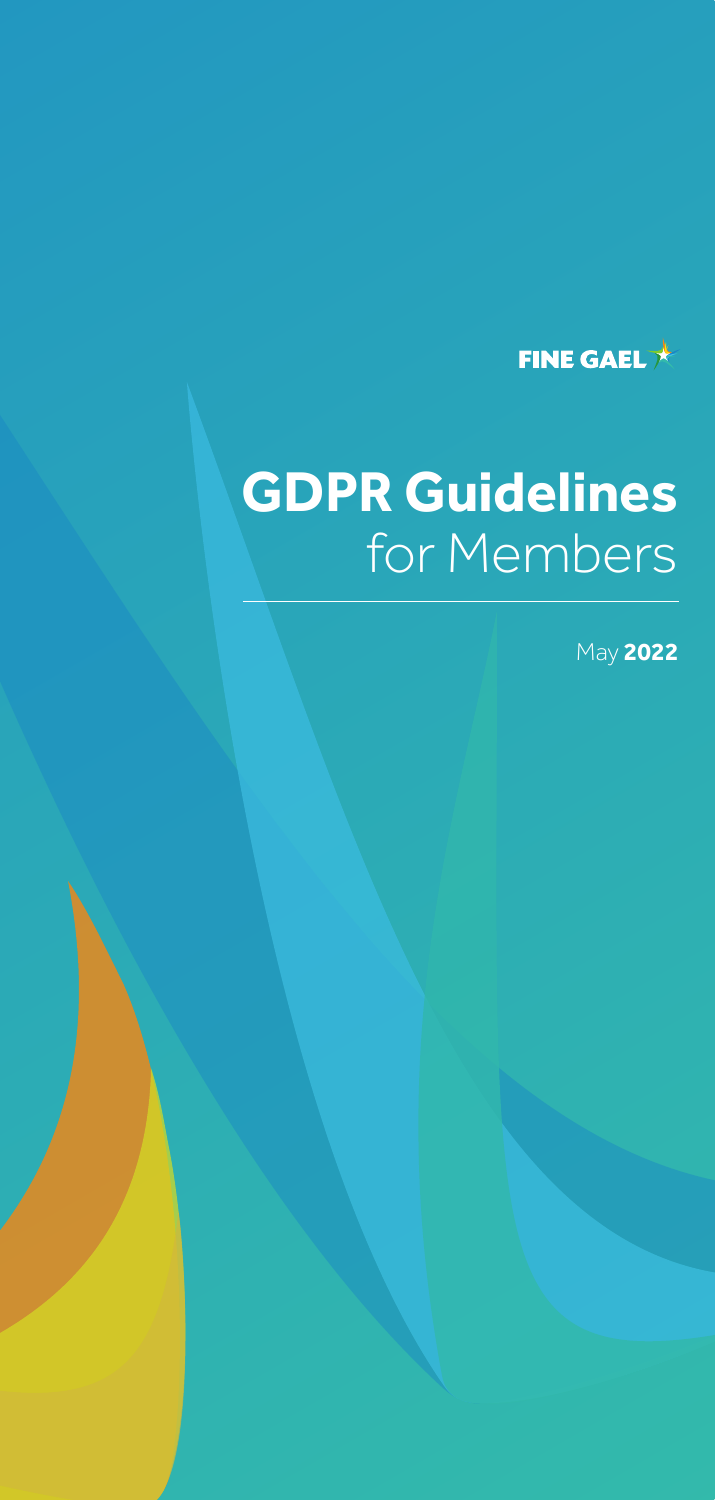# **What is GDPR?**

The *General Data Protection Regulations* protect the personal data of all citizens/residents of the EU and gives you more say in relation to how companies use and process your personal information and data.

## **As a member, what will my data be used for?**

Your data is collected and used in accordance with the Party's Privacy Policy and is available for full inspection at www. finegael.ie.

The Party may contact Members using data provided in order to administer their Membership and to keep them informed about matters which are of interest to them. From time to time, the Party may contact Members to notify them of:

- Party meetings and events
- Regional or National Conferences
- Ard Fheiseanna
- Leadership Election
- Updates on organisation matters including election campaigns
- Updates from the Party on party positioning, policy or topical matters

# **Data Protection Officer**

The Party has a Data Protection Officer (DPO) who is responsible for overseeing the Party's obligations and ensure compliance with the GDPR.

# **Who will my data be shared with?**

The Party may occasionally share your details with Third Party Suppliers, but only to carry out a service required (i.e. processing of membership cards, printing etc.) and only with Third Party Suppliers that are GDPR compliant. Any such Third Parties will be bound by the Terms & Conditions of a Data Processing Agreement between the supplier and Head Office which ensures protection of your data in compliance with the GDPR.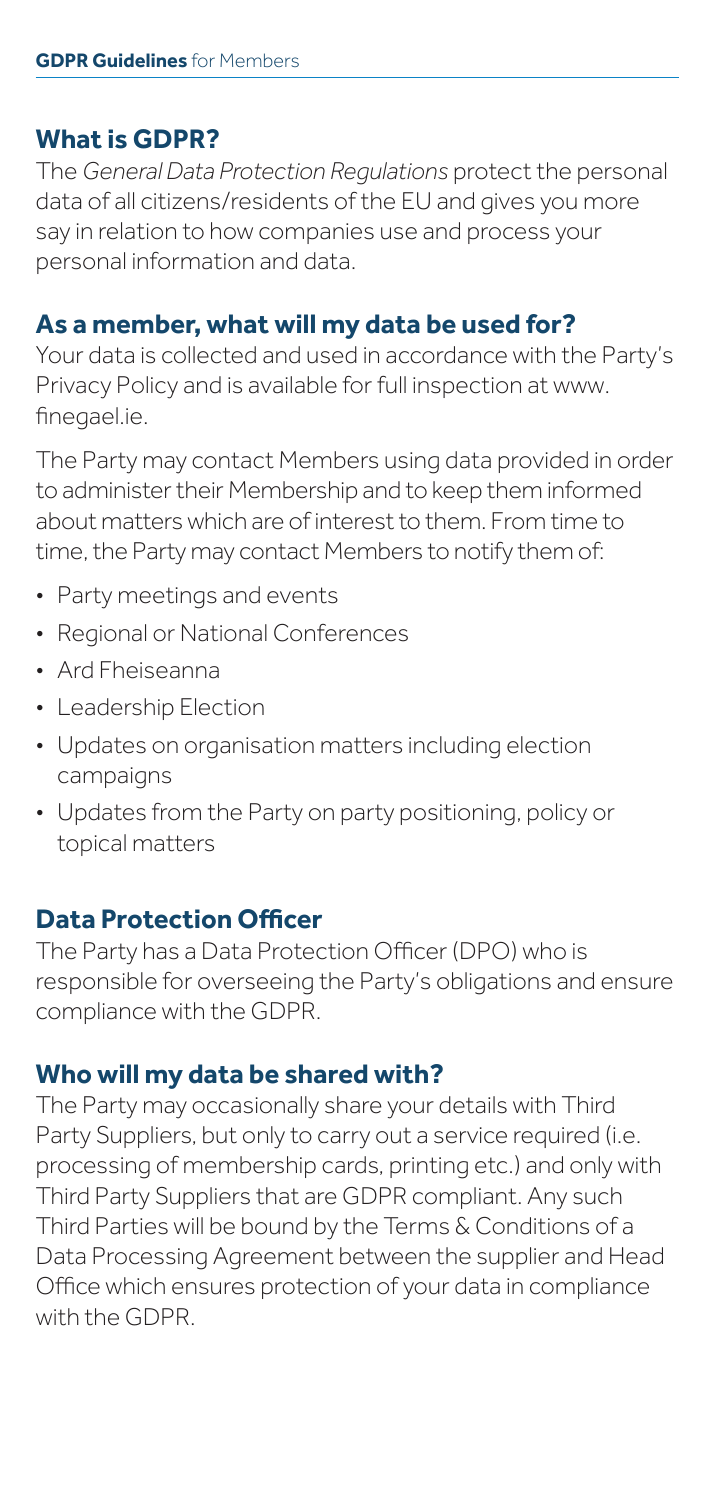#### **Will my data be transferred outside of the EU?**

No, the Party will not share your details with anyone outside of the EU.

### **How long can my details be kept?**

We will retain your details for the duration of your membership. If your membership is not renewed, the Party reserves the right to hold your data for a period of ten years.

We reserve the right under Section 18 of our Constitution & Rules to retain the data of any member who has withdrawn to identify individuals who have previously been a member but have withdrawn their membership.

#### **Members' Portal**

Members should notify the Party of any changes to your contact details to ensure your data is accurate.

You can update your contact details and preferences on our website via the Members' Portal https://finegael\_portal. providentcrm.com/login or alternatively you can contact the Membership Department in Head Office on 01 619 8444.

## **Privacy Policy**

A detailed Privacy Policy is available to view at https://www. finegael.ie/privacy/.

#### **Can I withdraw my consent?**

Yes, you have the option to withdraw your consent at any time by contacting us on 01 619 8444, or in writing to: The Data Protection Officer, Fine Gael, 51 Upper Mount Street, Dublin 2, D02 W924, or by "unsubscribing" from any online correspondence received from us.

## **How do I report a breach of my data or make a complaint?**

You can contact the DPO by email to dataprotection@ finegael.com, in writing to: Fine Gael, 51 Upper Mount Street, Dublin 2, D02 W924 or by telephone on 01 619 8444.